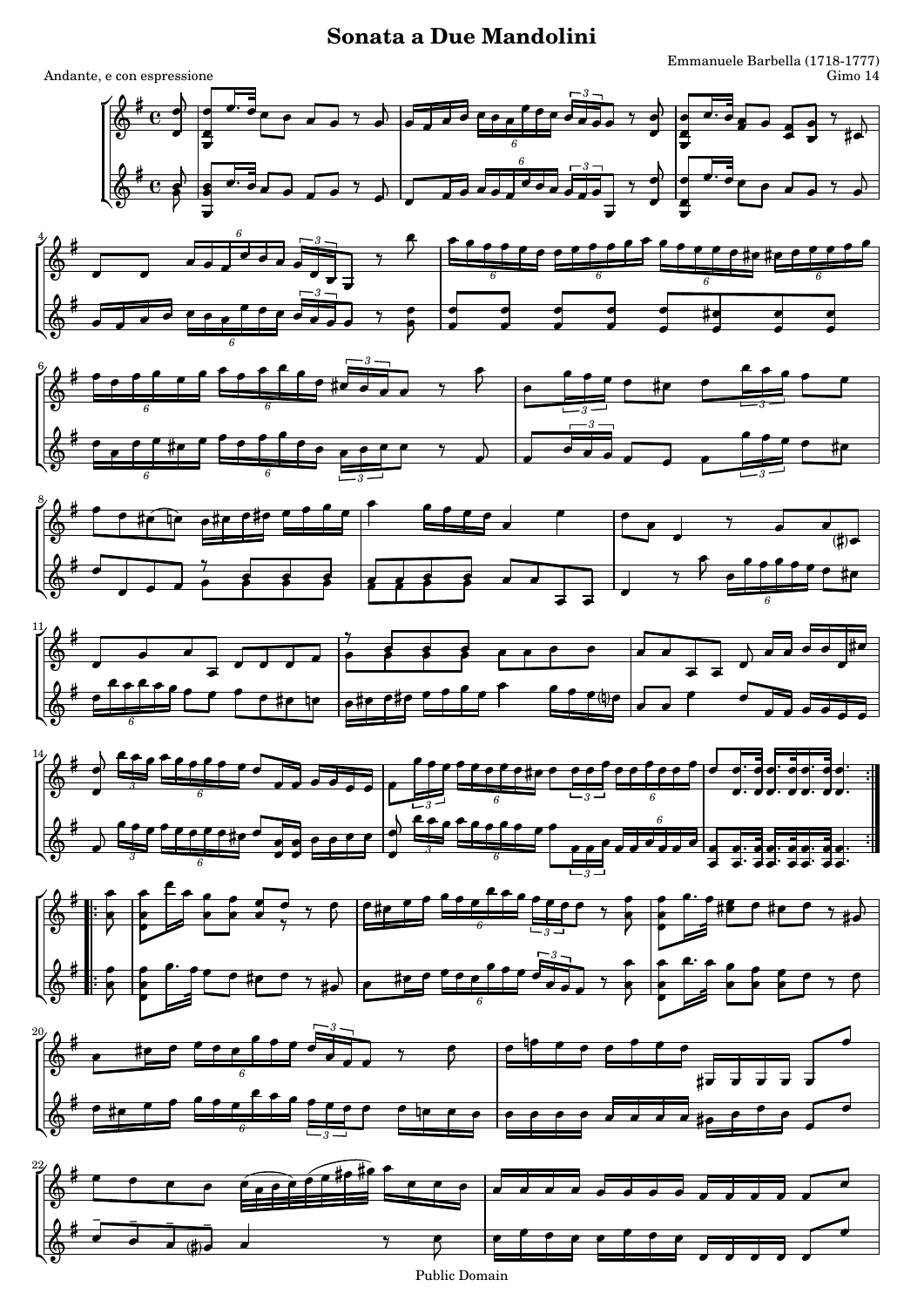







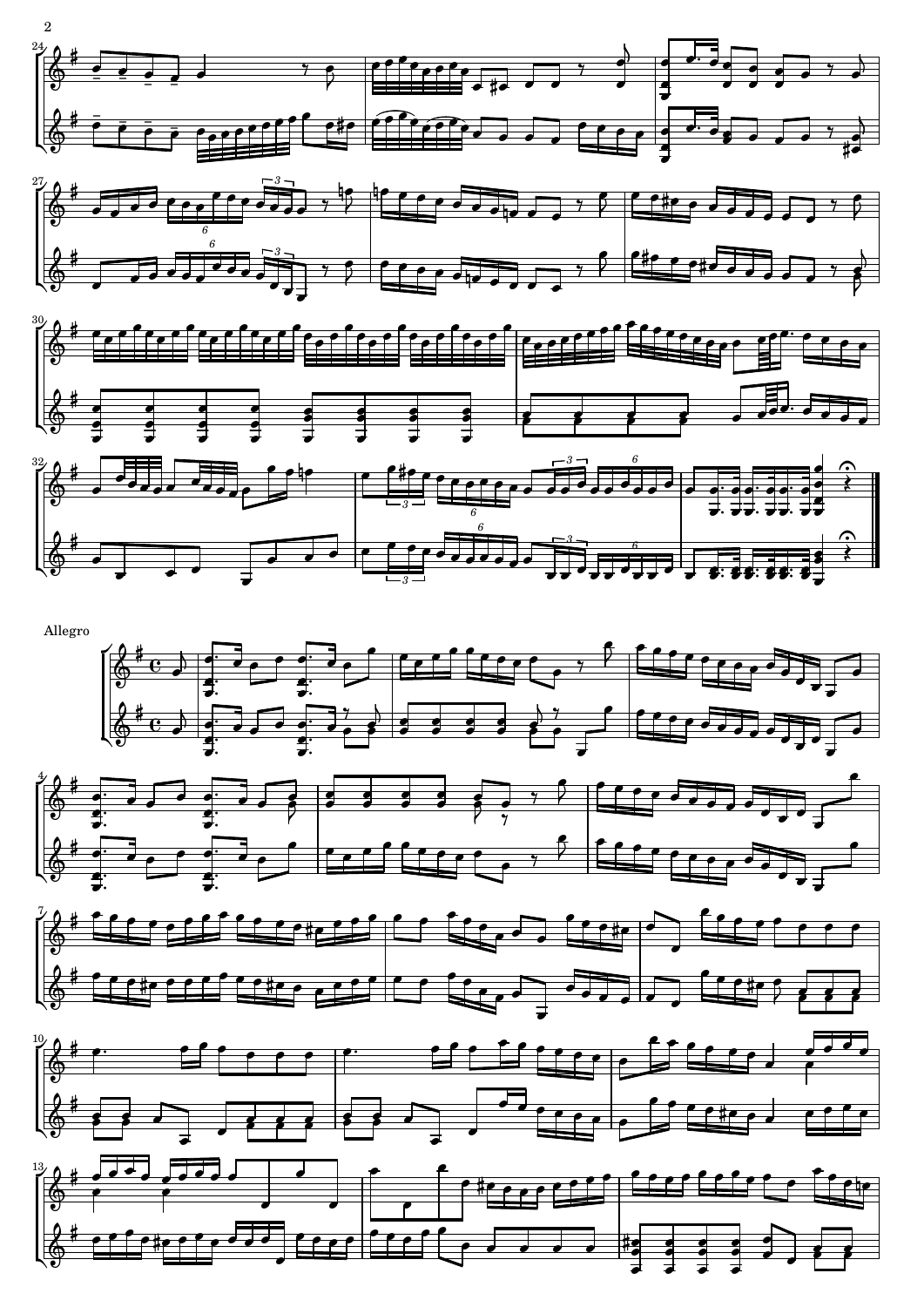















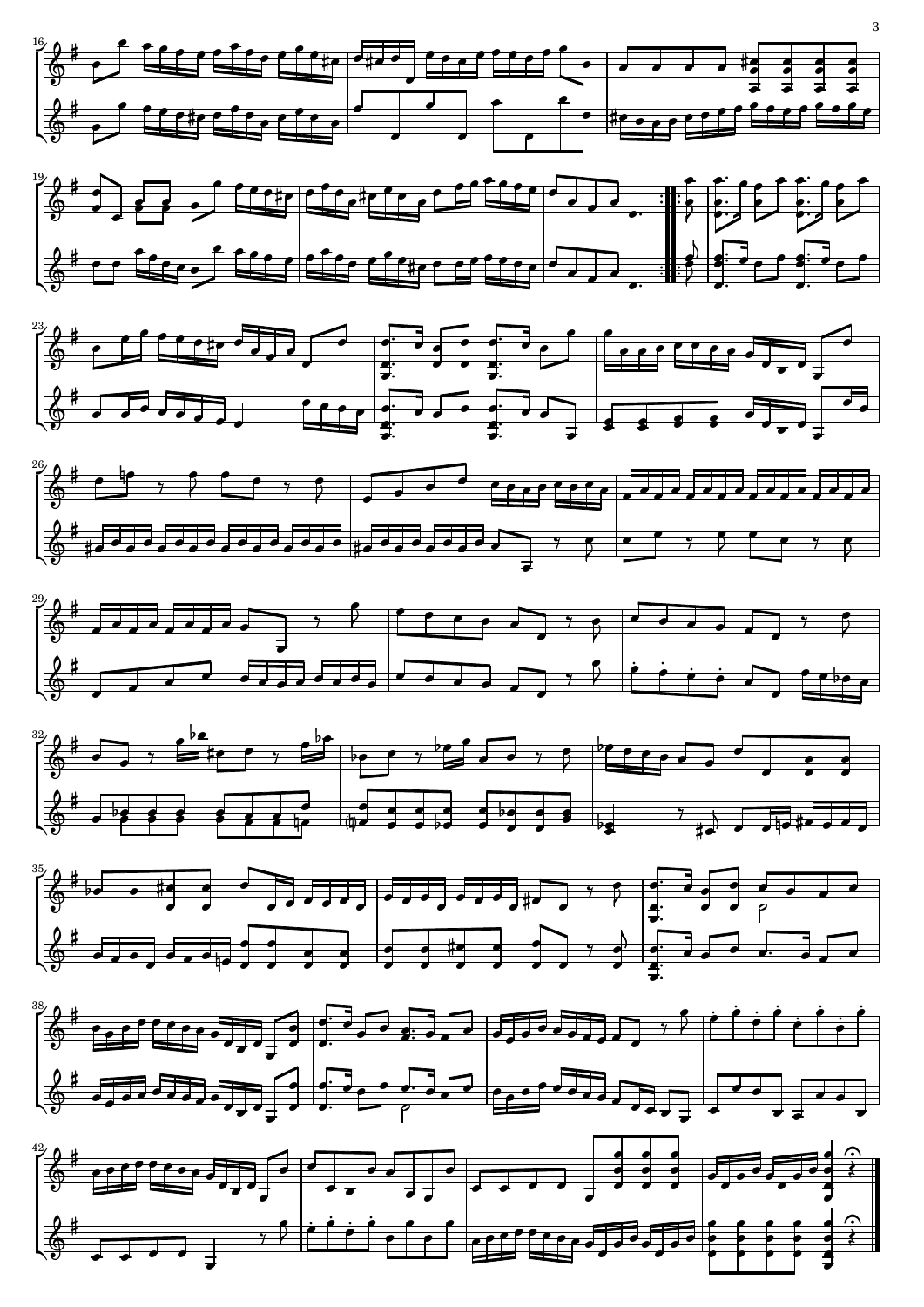4 Gavotta Allegro